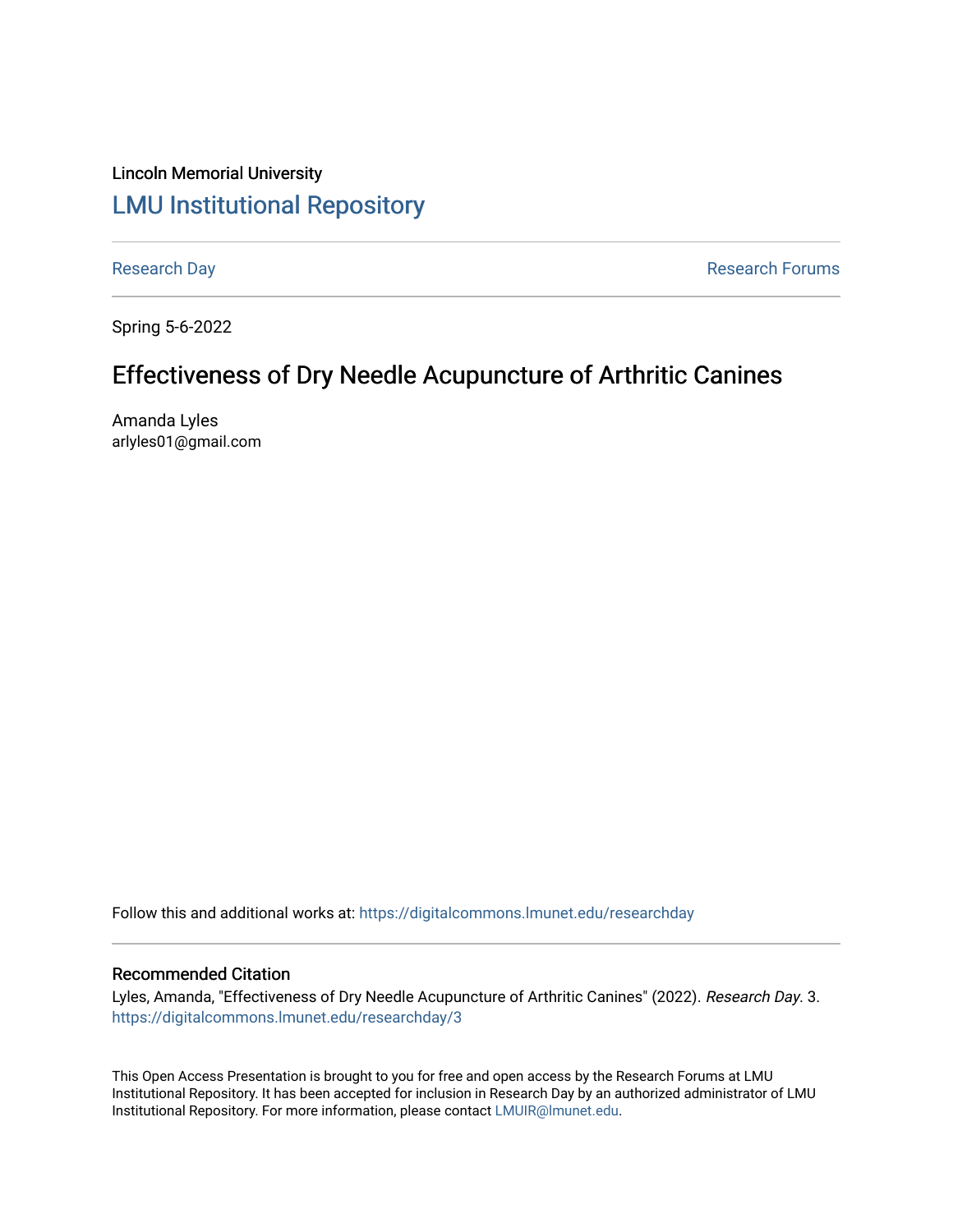## **CANINES**

**Effectiveness of Dry Needle Acupuncture of Arthritic Canines**

Amanda R. Lyles

Department of Allied Health Sciences

VHS 497: Veterinary Senior Seminar

Dr. Bonnie Price

April 17, 2022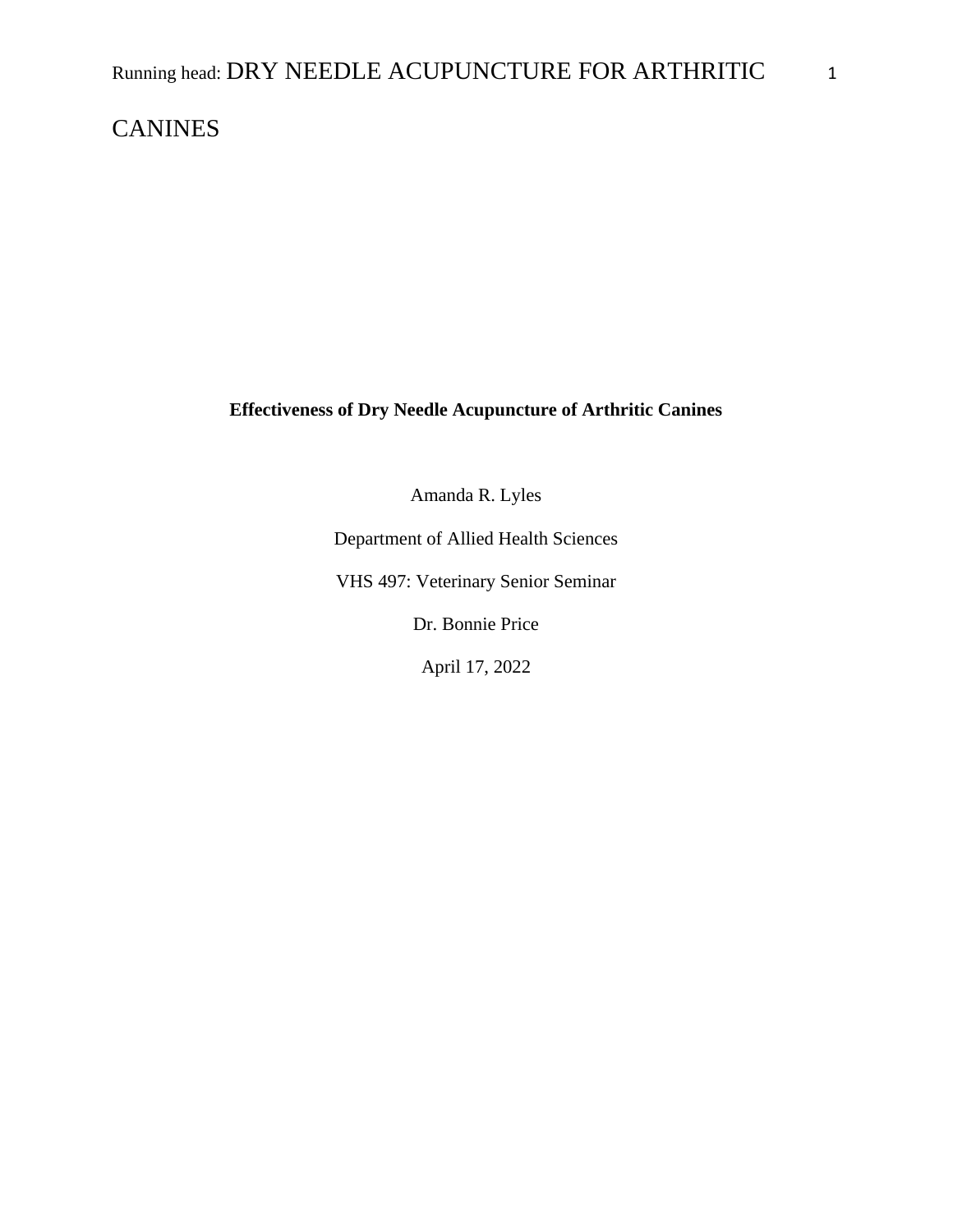**Abstract**

Osteoarthritis is a progressive disease that is common among the canine population and is characterized as a disease process that causes pain and lameness. The purpose of this prospective cohort study is to determine the effectiveness of improving mobility from dry-needle acupuncture for mild/moderate elbow joint arthritis in canines as an additional treatment to NSAIDs, specifically Metacam and Carprofen. The control group will only take either Metacam or Carprofen. The treatment group will take Metacam or Carprofen and receive dry-needle acupuncture. After the baseline test, both groups will be retested every 2 weeks up until 24 weeks. The treatment group will receive weekly 30-minute dry-needle acupuncture sessions. A pressure plate will be used to determine amount of pressure, in Newtons, that a canine is placing on the affected limb. In addition, three observers will determine the lameness of the canine and be averaged. Both tests will determine if the canine showed a decline, unchanged, or improvement in condition throughout their participation of the study. Then, the data from both measurements will be analyzed to determine the effect of dry-needle acupuncture compared to NSAIDs alone.

*Keywords: Arthritis, lameness, Metacam, Carprofen, acupuncture, pressure plate, canine, dryneedle acupuncture*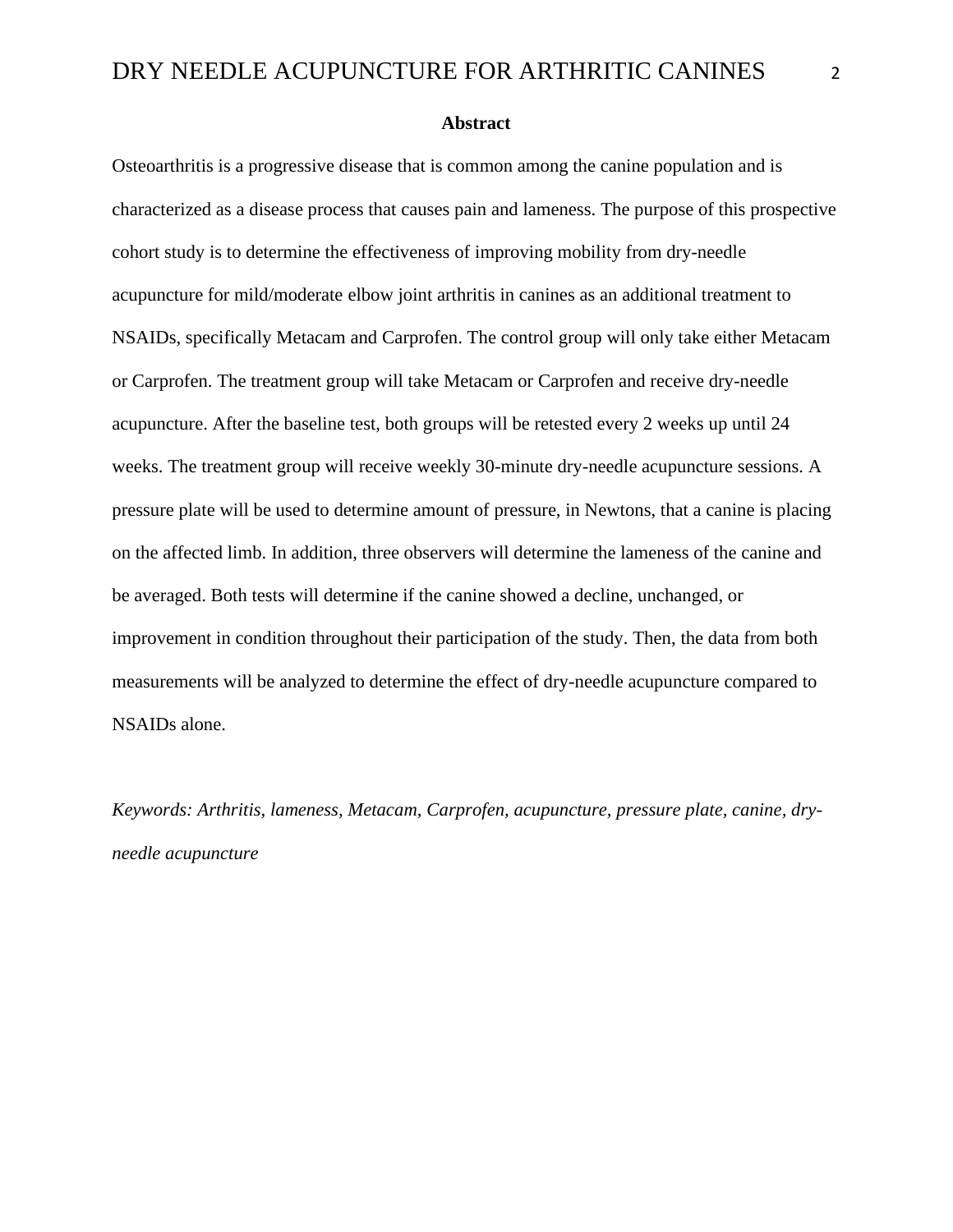### **Effectiveness of Dry Needle Acupuncture of Arthritic Canines**

Osteoarthritis is a progressive disease that is common among the canine population and is characterized as a disease process that causes pain and lameness. Arthritis affects approximately 5% of the canine population and a study showed that, out of more than 12,000 German shepherd dogs, arthritis was the most common cause of euthanasia or natural death (Baker-Meuten, Wendland, Shamir, Hess, & Duerr, 2020). One of the most common treatments for osteoarthritis is NSAIDs. However, these can cause adverse effects, which is leading to increased pursuit for alternative therapies.

Owners are becoming more open to the idea of additional complementary and alternative treatments to ease pain and reduce stiffness. Acupuncture works by inhibiting inflammatory mediators and works on normalizing physiologic homeostasis and promote self-healing (Summers, 2020). Of three tested alternative treatments, owners perceived that only acupuncture had a pain reduction for their dog (Teixeira, et al., 2016). One study found immediate improvement of comfort level and mobility and case studies that showed an increase in mobility and life span of the dog. The dog was on multiple medications that were not working anymore, and the pet was deteriorating quickly. Acupuncture was suggested as a last resort before euthanasia and the pet was able to walk on its own and live for another three years, died at age 16 (Koh, N.D.).

Groups such as World Small Animal Veterinary association, American Association of Feline Practitioners, and American Animal Hospital Association suggest pain management guidelines that considered acupuncture as a part of multimodal pain management regimen (Koh, N.D.). Dry needling is the insertion of a fine, sterile needle into acupoints. Needles vary in size and length, 28- to 36- gauge and 0.25 to 1.5 inches. These needles are left in place for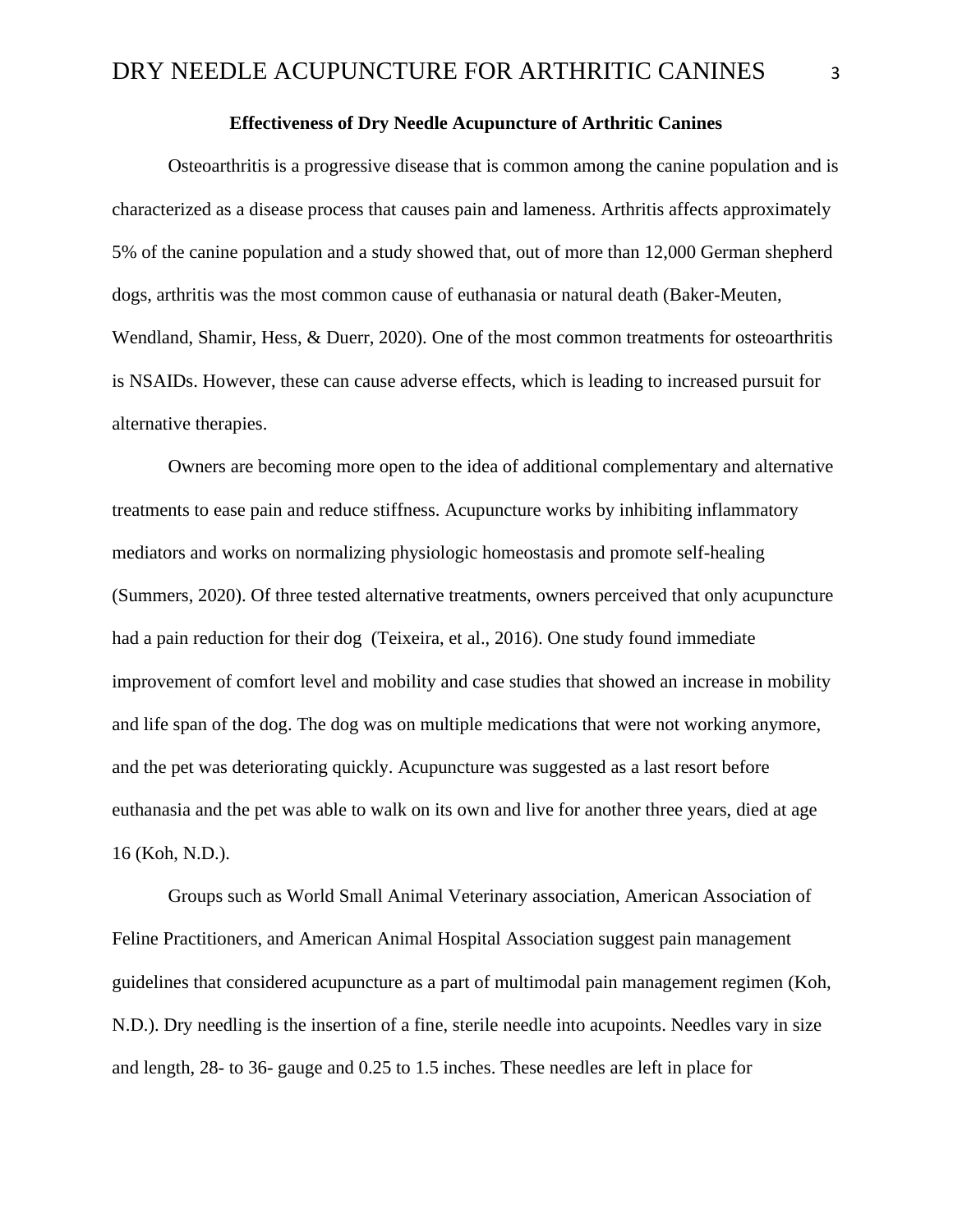approximately 10 to 30 minutes (Koh, N.D; Summers, 2020). Veterinarians must have formal training to perform acupuncture in practice settings. A meta-analysis article found that out of 64 studies, 55% showed adverse effects to NSAIDs (Teixeira, et al., 2016). Acupuncture may help to reduce the dosage of NSAIDs and therefore reduce the adverse effects, this is a promising alternative for canine's resistant to pain medication or cannot tolerate their side effects. Acupuncture has been found to provide immediate and cumulative effects, following repeated treatments (Koh, N.D.).

One meta-analysis article read and evaluated 68 research papers about alternative therapies and the impact on osteoarthritis management, with only one article for electrostimulated acupuncture and osteoarthritis. Furthermore, there were zero articles discussing the effects of dry needle acupuncture, for treatment of any condition (Sanderson, et al., 2009). This shows a gap in research that this study will focus on effects of dry needle acupuncture on arthritis. Past studies are difficult to compare due to frequency of acupuncture between treatment protocols and different studies, and greatly influenced by treatment costs. More studies need to focus on a single joint; however, a large enough sample size will be difficult (Baker-Meuten, Wendland, Shamir, Hess, & Duerr, 2020). Common issues with current research and developing an effective model for the research, such as needing to be more high-quality and randomized. Many studies had a small number of canines involved, which caused limitations to detecting differences in canines, and were affected by the timing of these measurements (Baker-Meuten, Wendland, Shamir, Hess, & Duerr, 2020; Sanderson, et al., 2009). The gaps and limitations, listed previously, were considered in the design of this study.

The purpose of this study is to determine if dry needle acupuncture will increase the mobility of mild/moderate arthritic canines, as an additional treatment to NSAIDs, compared to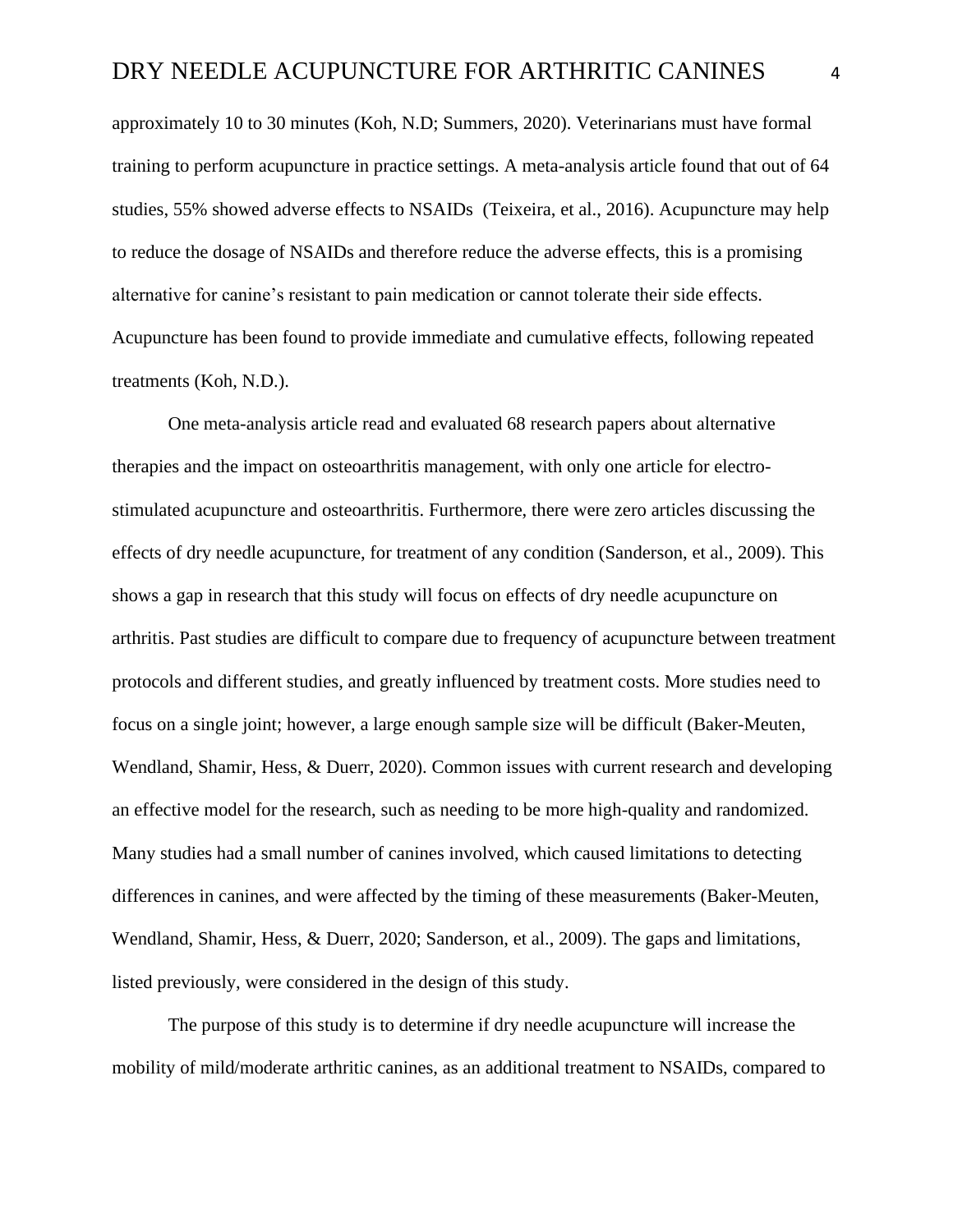canines only using NSAIDs. With NSAIDs as a common treatment for osteoarthritis, with or without additional treatments, this study will focus on selecting canines using Metacam and carprofen for both the experimental and control group and determine the effectiveness of adding dry needle acupuncture as an additional treatment in this prospective cohort study.

#### **Methods**

### **Hypothesis**

H0- Dry needle acupuncture, with NSAIDs, will show no difference of mobility in mild/moderate arthritic canines versus solely NSAIDs.

H1- Dry needle acupuncture, with NSAIDs, will increase mobility in mild/moderate arthritic canines versus solely NSAIDs.

H2- Dry needle acupuncture, with NSAIDs, will decrease mobility in mild/moderate arthritic canines versus solely NSAIDs.

The participants of the prospective cohort study will include canines with mild to moderate arthritis in the elbow joint. The participants level of arthritis will be confirmed by the osteoarthritis grade scale (see appendix A). The participants will also be prescribed Metacam or Carprofen prior to and for the duration of the study. The canines will be at least 2 years of age. The study will include a relatively equal number of females and males, and if these canines are spayed or neutered. The study will also use canine's that range in size, mini to giant. Participants will be recruited by local veterinary clinics and current clients with the veterinary school's clinics, advertisements through the vet school's websites and email advertisements to other academic programs at the school, direct advertisements to newspapers, and promotions of the study on school's social media sites. The participants will receive compensation for the treatment costs, during their participation in the study. The control group will be the canines that are only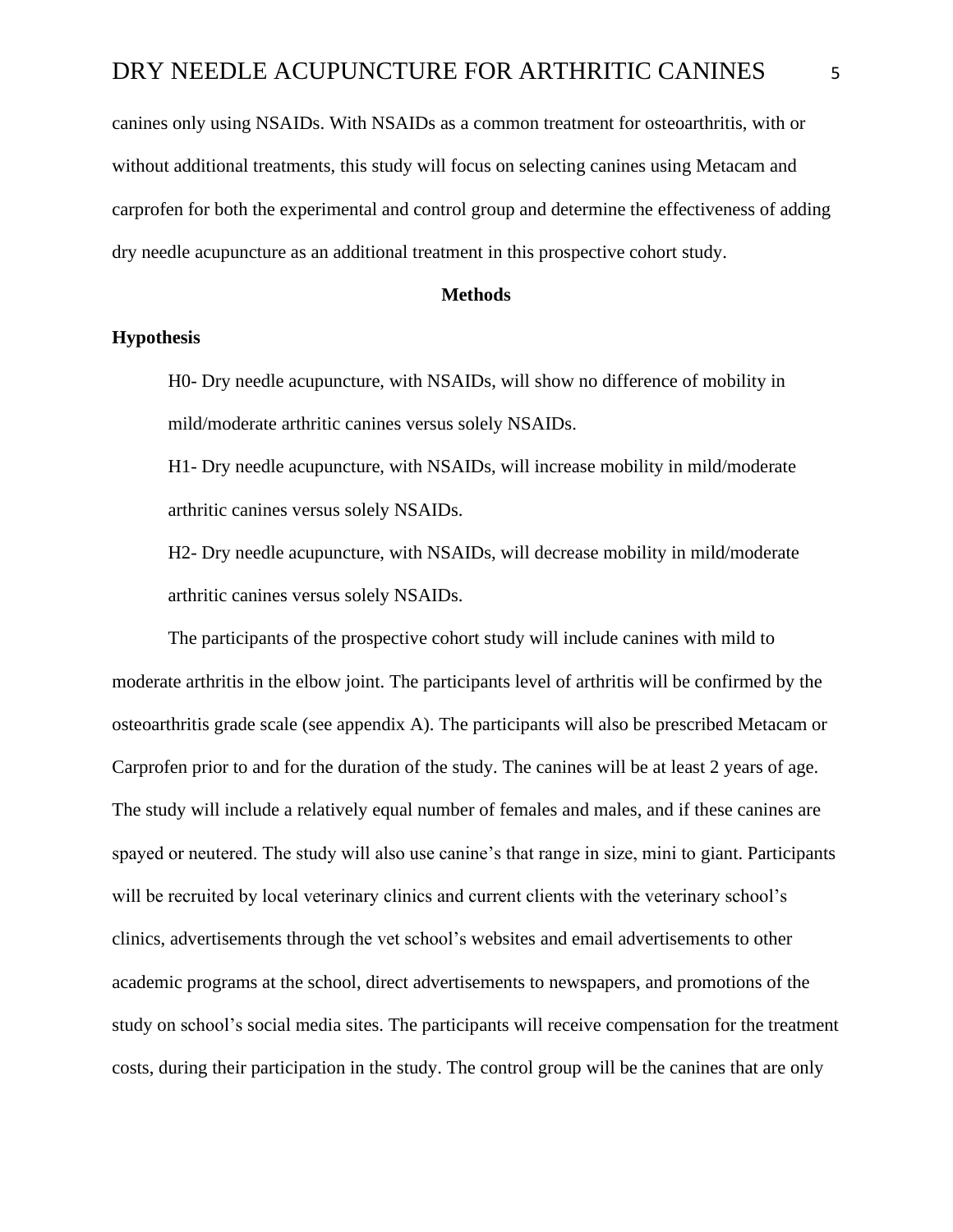receiving Metacam or Carprofen as treatment. The treatment group will be the canines that will receive Metacam or Carprofen and dry-needle acupuncture as treatment.

The canine should not be receiving other treatment's that could affect the results of the study, such as joint health diets, supplements, stronger medications, other alternative therapies, etc. A canine with severe arthritis will not be entered into the study. If a canine progressed into severe arthritis during the duration of the study, the canine will not be included in future data. If the canine developed another condition during the trial, the canine will be removed from the study.

The owners of the canines will decide which group the canines are organized into. The canines of both groups will take their prescribed dosage of Metacam or Carprofen for at least a week before starting the study to allow the medication to have an affect on the canine as a baseline. After this time, the canine will receive the initial/baseline test for proper comparison of future data. This study will utilize a pressure plate and videotaping to collect data. The pressure plate is on a linear track runway on a hard, non-slip surface. The owners will walk the dogs across the plate, after being instructed by the same investigator. The dogs will need to perform a continuous walking gait, with no acceleration or deceleration. The velocity will determine by videotaping both frontally and laterally, to confirm a continuous gait or if a retest is necessary. The acceleration and deceleration of the canine will be reduced by only using a 20 meter long track. The experimenters will allow the canine to warm up before performing the test. The pressure plate will be connected to a converter, which will be interfaced to a computer to collect the data. The force of pressure will be converted to Newton's and then normalize to the dog's body weight, so that pressure can be compared to canines of varying weights. As the canine is running across the pressure plate, several experienced observers will visually observe the level of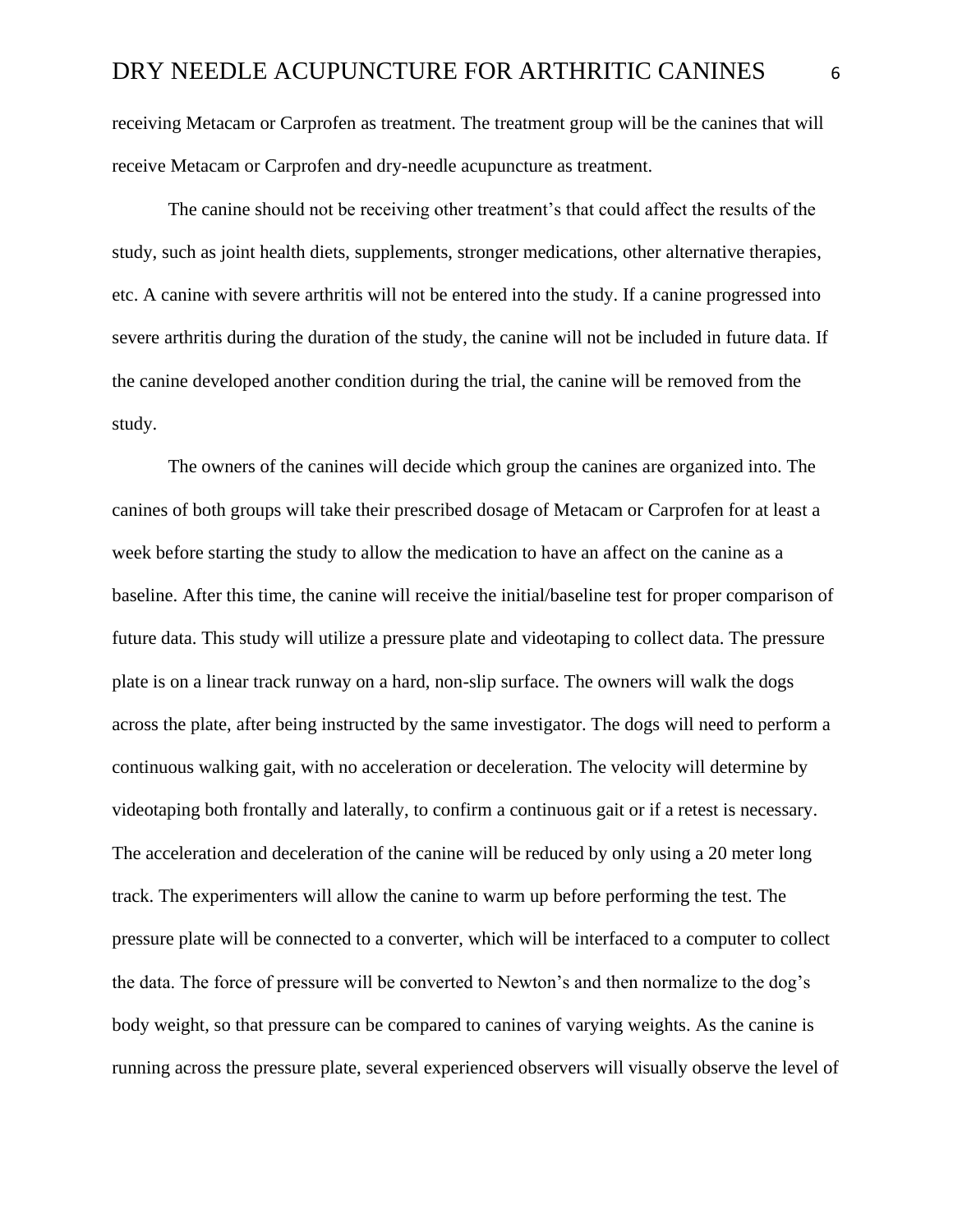lameness from the recording using the lameness scale (see Appendix B). The observers scores will be averaged. The observers will not know which group the canine is in, to prevent bias. After the baseline data is collected, the treatment group will begin the dry-needle acupuncture treatment. The control group will be retested every two weeks to determine change in condition. The treatment group will have one 20-to-30-minute acupuncture session every week. The treatment group will be retested two weeks after the first treatment, then retested every 2 weeks after. The control group and treatment group will be tested, in two-week intervals, until they reach 24 weeks. The duration of the study will be three years.

### **IRB Approval (or IACUC Approval)**

The project will require IACUC approval.

#### **Analysis**

Force of pressure from the pressure plate will be converted to Newton's and normalized to the canine's entered weight, so that breeds of varying sizes can be compared. With the data collected from each session, the change of condition will be determined between sessions and from beginning the study to completion of involvement. The change can range from positive improvement to negative improvement, worsening condition. The data will be separated by the number of canines within a range of change. For example, 2-3% improvement or 1-2% worsening condition. The ranges will be separated between control and treatment group for comparison. Once the groups are separated, the percentage of control and treatment groups will be determined for each range compared to the overall sample of each group to compare for overall improvement or worsening of condition for the control and treatment groups.

Lameness will be determined by three experienced observers and averaged for an accurate lameness score, at each session. The canine will be sorted into three groups: decreased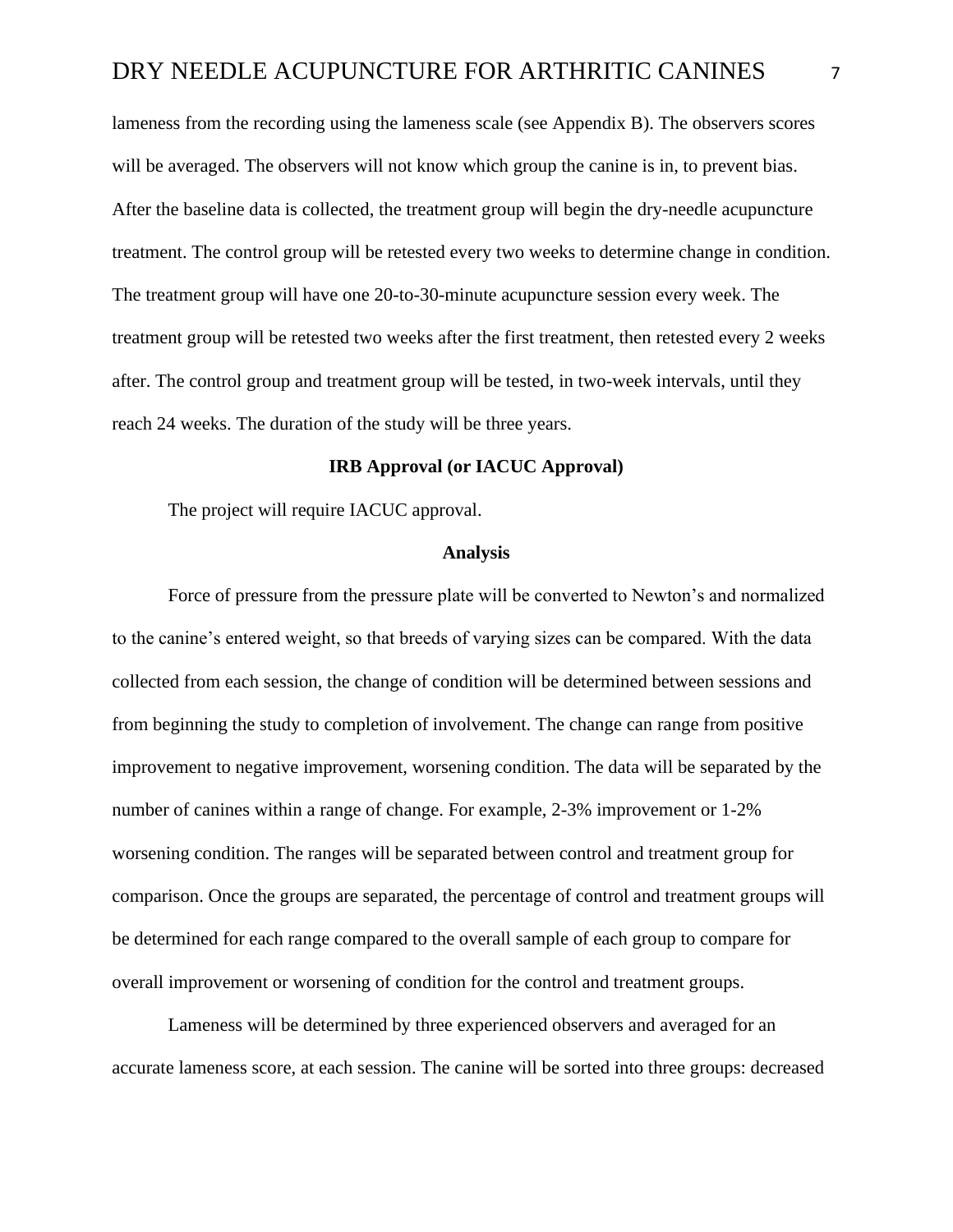lameness, unchanged, and increased lameness. The data will be retrieved between each session and from beginning to the end of study involvement. The chart will be separated into subgroups for the treatment and control group. The percentile of treatment and control groups for change of lameness will be determined. Once the percentages are determined, the treatment and control group will be compared for an overall change in the group population.

#### **Discussion**

Using a prospective cohort study design allows the study to find canines with mild to moderate arthritis and follow along to the future to determine effectiveness of dry needle acupuncture. The design also reduced the potential of additional treatments to impact the study. The study also has greater control over the number of canines involved in the study. While past research had struggles with low participation, the study allows for a relatively equal number of canines in both the treatment and control groups. The study will also provide more precise data, instead of relying solely on medical records. One of the common issues with cohort studies, especially with owner's knowing which treatment their dog is receiving, is bias. However, this study is set up to minimize bias. The pressure plate does not have any human intervention to cause bias. The lameness of the canine will be determined by observers who do not know which treatment group the canine is in. By compensating for the treatment cost of both groups, this will help improve participation of the general population. However, there is potential that people who cannot afford the treatment will be more likely to participate. Some of the limitations is the duration of the study and potential cost to cover the treatments for the three-year duration of the study. Another limitation is the potential for loss of follow-up. The owners may not want to return for the 2-week interval retest and, for the treatment group, the weekly acupuncture session.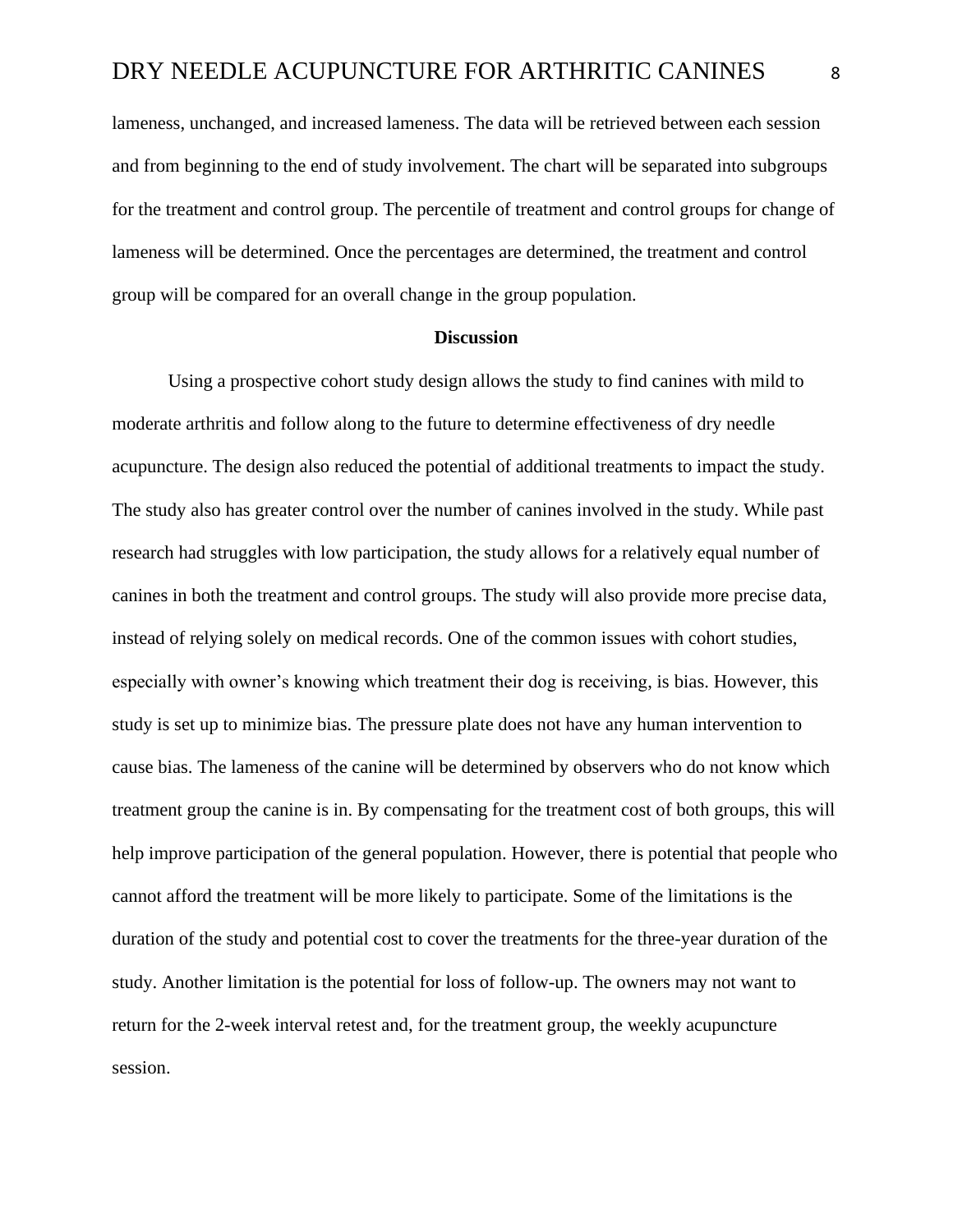Another way to test this hypothesis would be by a randomized-control trial. This type of study would allow for additional types of testing, such as owner questionnaires. It would also allow for a randomization of the treatment groups. This study could not utilize an owner questionnaire because of the potential for bias. Randomized-control trial was not chosen for this study because of the issue of volunteer bias and follow-up. The cohort study has a similar issue, but the owners would be less likely to abandon the study if they knew the treatment their animal was receiving and can continue the treatment after their involvement in the study, although without compensation. Owners will also be more willing to join the cohort study since they have the choice to give their canine the additional treatment.

With this study being one of the few studies involving dry needle acupuncture, future experiments will be important for future comparison of treatment options and the effectiveness of dry-needle acupuncture on arthritis. This study will only include canine's currently taking Metacam and Carprofen. However, future studies should consider using other types of low-dose NSAIDs. Future studies could also compare the effectiveness of dry needle acupuncture to other forms of alternative therapies. This study is important for starting the discussion on the impact of dry needle acupuncture for multi-modal treatment plans treating arthritis.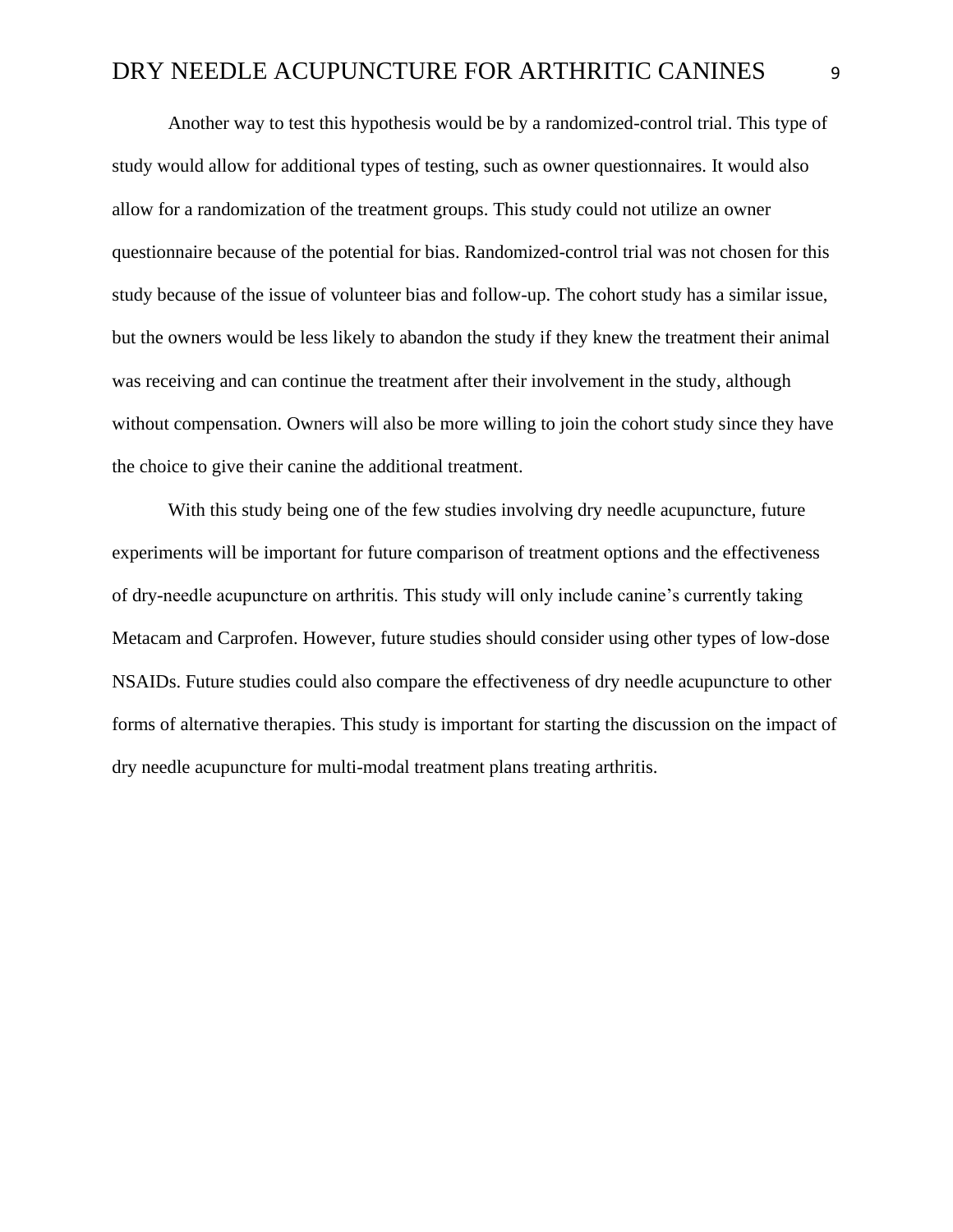#### **References**

- Baker-Meuten, A., Wendland, T., Shamir, S. K., Hess, A. M., & Duerr, F. M. (2020, September 25). Evaluation of acupuncture for the treatment of pain associated with naturallyoccurring osteoarthritis in dogs: a prospective, randomized, placebo-controlled, blinded clinical trial. *BMC Veterinary Research, 16*(357). doi:10.1186/s12917-020-02567-1
- *5x5x5 The Management System for Canine Osteoarthritis*. (n.d.). Canine Arthritis Management: https://www.caninearthritis.co.uk/wp-content/uploads/2017/07/CAM-5x5x5.pdf
- Koh, R. (N.D.). Use of Acupuncture for Pain Management. *Today's Veterinary Practice*. https://todaysveterinarypractice.com/use-of-acupuncture-for-pain-management/
- Lascelles, B. D., Knazovicky, D., Case, B., Freire, M., Innes, J. F., Drew, A. C., & Gearing, D. P. (2015, April 30). A canine-specific anti-nerve growth factor antibody alleviates pain and improves mobility and function in dogs with degenerative joint disease-associated pain. *BMC Veterinary Research, 11*(101). doi:10.1186/s12917-015-0413-x
- Nganvongpanit, K., Boonsri, B., Sripratak, T., & Markmee, P. (2012, August 30). Effects of onetime and two-time intra-articular injection of hyaluronic acid sodium salt after joint surgery in dogs. *Journal of Veterinary Science, 14*(2), 215-222. doi:10.4142/jvs.2013.14.2.215
- Oosterlinck, M., Bosmans, T., Gasthuys, F., Polis, I., Van Ryssen, B., Dewulf, J., & Pille, F. (2011, June 1). Accuracy of pressure plate kinetic asymmetry indices and their correlation with visual gait assessment scores in lame and nonlame dogs. *American Journal of Veterinary Research, 72*(6), 820-825. doi:10.2460/ajvr.72.6.820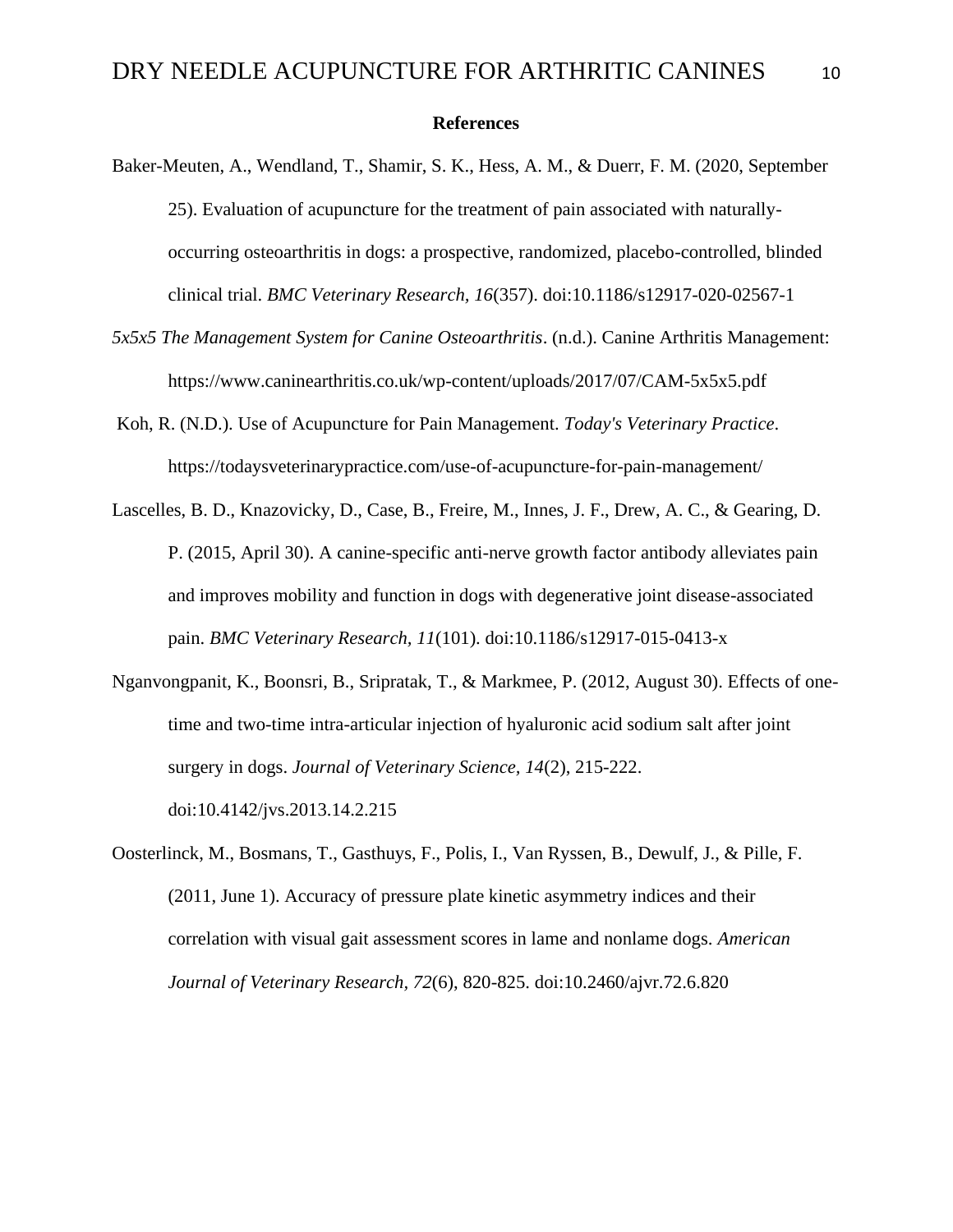- Sanderson, R. O., Beata, C., Flipo, R.-M., Genevois, J.-P., Macias, C., Tacke, S., Innes, J. (2009, April 4). Systematic review of the management of canine osteoarthritis. *The Veteerinary Record, 164*(14), 1-7. doi:10.1136/vr.164.14.418
- Smedt, L. D., Samoy, Y., & Coppieters, E. (2019). *Hydrotherapy as a conservative therapy for canine hip dysplasia.* Ghent University. https://libstore.ugent.be/fulltxt/RUG01/002/784/483/RUG01- 002784483\_2019\_0001\_AC.pdf
- Summers, B. (2020, July 2). Introduction to complementary and alternative pain management in canines. *The Veterinary Nurse*.
- Teixeira, L. R., Luna, S. P., Matsubara, L. M., C., B., M. L., Santos, Hielm-Björkman, A. (2016, November 1). Owner assessment of chronic pain intensity and results of gait analysis of dogs with hip dysplasia treated with acupuncture. *Journal of the American Veterinary Medical Association, 249*(9), 1031-1039. doi:10.2460/javma.249.9.1031